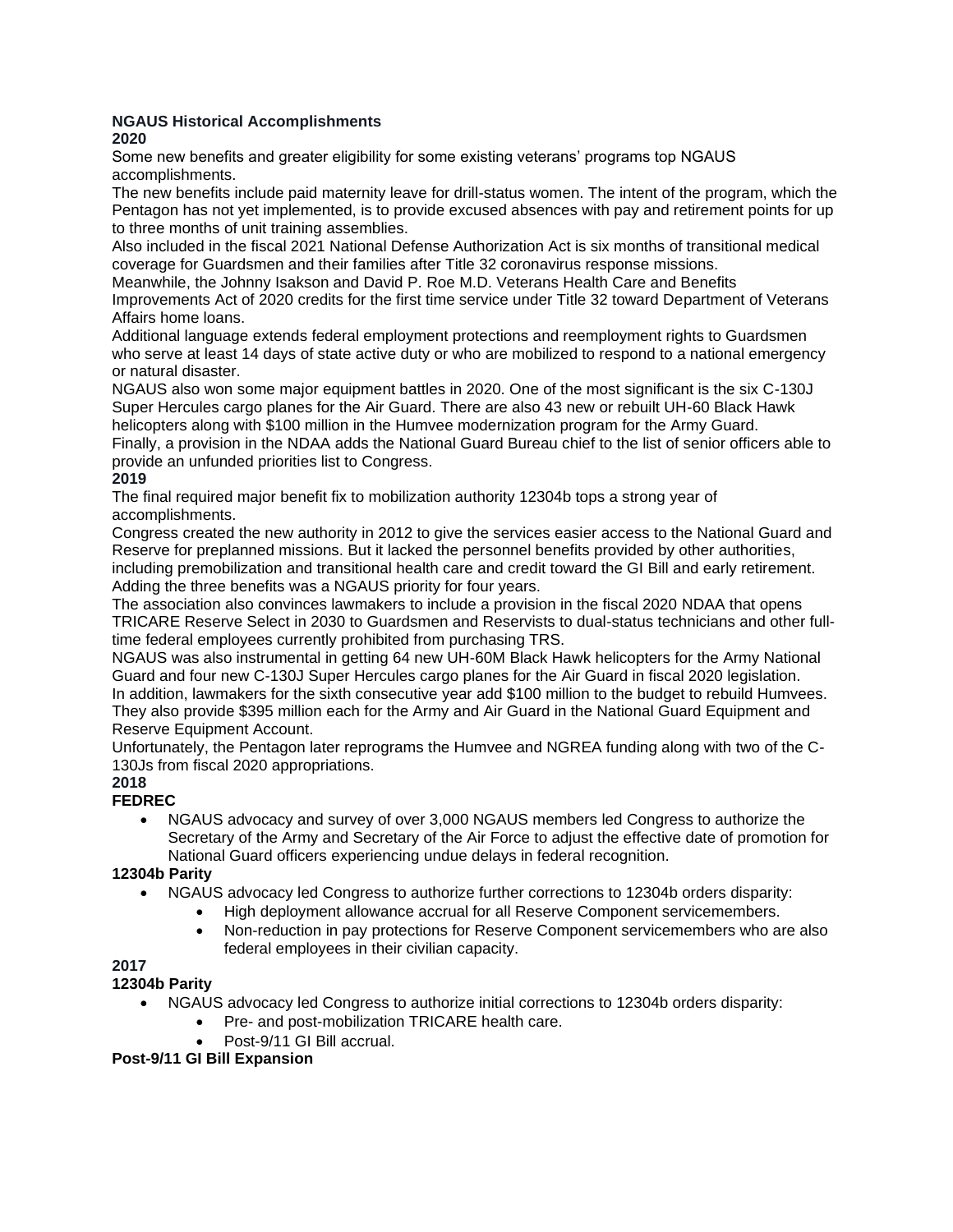- NGAUS advocacy, along with other military and veterans associations, led Congress to pass the Harry W. Colmery Veterans Educational Assistance Act of 2017 and included significant National Guard GI Bill benefit expansions, including:
	- Increased eligibility for Reserve Component servicemembers who have served less than 36 months on active duty.
	- Elimination of the 15-year cap on using GI Bill benefits.
	- Policies to make increase transferability of benefits to other beneficiaries.

# **Veterans Status**

• After six years of NGAUS advocacy, Congress changed the federal "veteran" definition to include all National Guard and Reserve retirees, conveying the honor of federal veteran status to Reserve Component servicemembers.

# **Remotely-Piloted Aircraft Domestic Operations**

• Congress passed NGAUS-endorsed legislation recognizing the remotely pilot aircraft (RPA) mission as aeronautical under the Federal Aviation Administration definition, thereby enabling Air National Guard units to remain eligible for low- or no-cost leases at civilian airports.

# **National Guard Benefits**

• NGAUS advocacy led Congress to pass legislation to treat deaths during drill weekends the same as those on active duty under the Survivors Benefit Plan (SBP).

# **2015**

# **A-10 Retirement Prohibition**

• NGAUS advocacy supported Congressional efforts to successfully prohibit the retirement of the A-10 close-air support aircraft.

# **Military Retirement Expansion (Blended Retirement)**

• NGAUS advocacy, along with other military and veterans associations, led Congress to approve the Blended Retirement System, which combines traditional military retirement pensions with defined contributions to a 401(k)-style Thrift Savings Plan account, thereby increasing the number of servicemembers receiving a retirement benefit accrual to 85%.

# **2014**

# **National Commission on the Future of the Army**

• NGAUS advocacy led to Congress to establishing the National Commission on the Future of the Army to evaluate Total Army future, including limiting the controversial plan to transfer all Army National Guard AH-64 Apache attack helicopters to the Active Component.

# **Enhanced Early Retirement Benefit Accrual**

• NGAUS advocacy led Congress to remove the requirement that a 90 day period of active duty service, which results in early retirement benefit accrual, take place within the same fiscal year.

# **2013**

# **National Guard Deployment Predictability**

• NGAUS advocacy led Congress to approve limits on cancelling National Guard deployments, leading to increased predictability for servicemembers, families, and employers.

# **2012**

# **National Commission on the Structure of the Air Force**

• NGAUS advocacy led to Congress to establishing the National Commission on the Structure of the Air Force to evaluate the Total Air Force future, including the appropriate force structure mix, prevent Air National Guard personnel and aircraft cuts, and ensure more transparency and National Guard input in budget request development.

# **Enhanced National Guard Policies**

• NGAUS advocacy led Congress to authorize the Chief of the National Guard Bureau to provide transition-assistance advisors in each state, restore Post-Deployment/ Mobilization Respite Absence leave, and approve automatic federal recognition of all National Guard warrant officers promotions to Chief Warrant Officer 2.

#### **2011**

# **National Guard Empowerment: A Seat at the Table**

• NGAUS advocacy overcame strenuous Pentagon opposition and Congress authorized a seat for the Chief of the National Guard Bureau on the Joint Chiefs of Staff.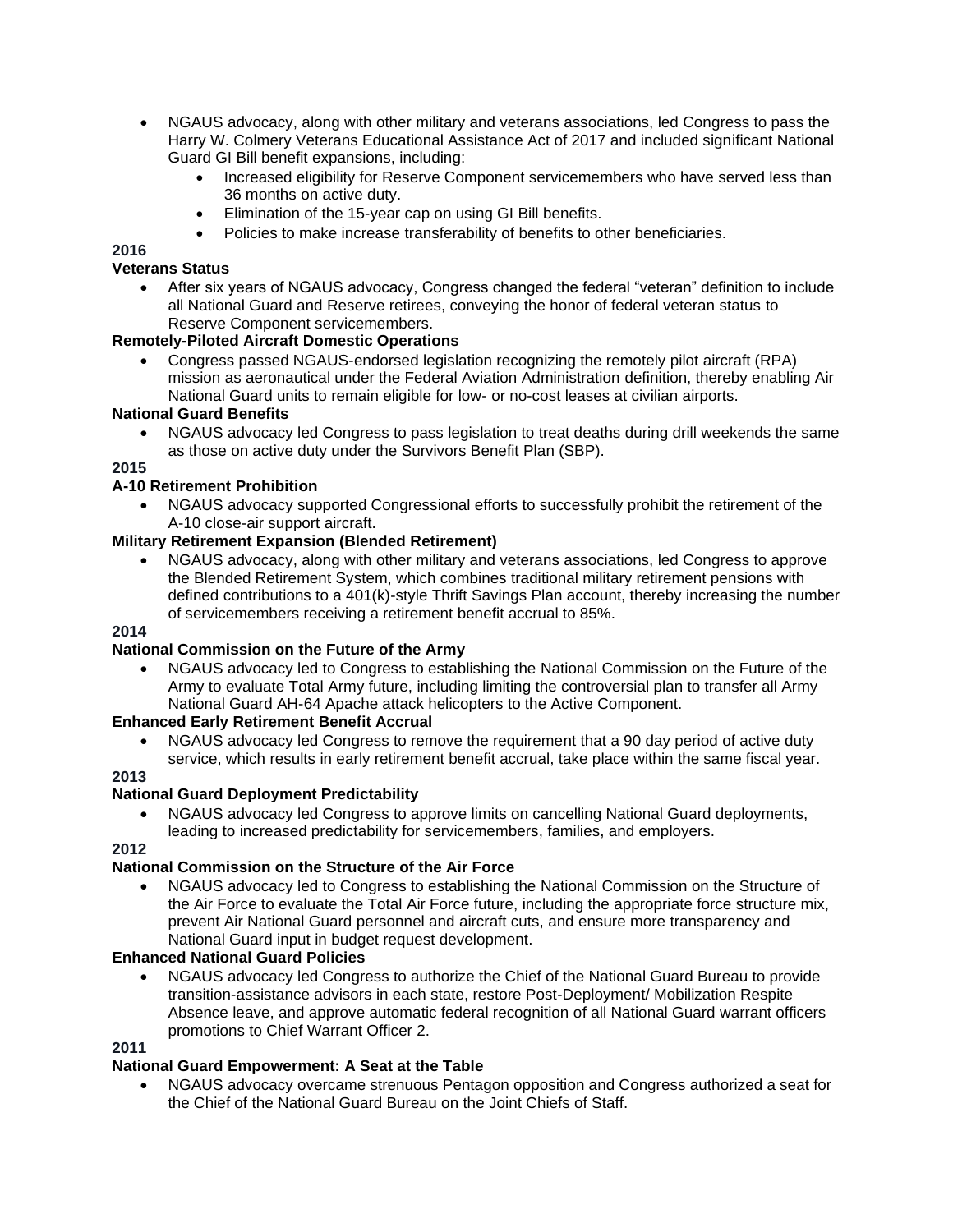#### **Benefits Enhancement**

• NGAUS advocacy led to Congress authorizing re-employment rights for extended Title 32 duty and expanded access to health care for National Guard servicemembers in rural areas.

**2010**

#### **GI Bill Eligibility**

• NGAUS advocacy led to Congress amending the Post-9/11 GI Bill to ensure eligibility for National Guard servicemembers performing homeland security missions in a Title 32 status.

#### **Air National Guard Force Structure**

• NGAUS advocacy led Congress to halt an Air Force attempt to unilaterally re-assign Air National Guard C-130 aircraft from several states to an Active-Component training unit and require the Secretary of the Air Force to obtain written approval of all parties before moving aircraft between components.

### **2009**

#### **Enhanced TRICARE Access**

- NGAUS advocacy led to Congress increasing, from 90 to 180 days, the time National Guard or Reserve servicemember eligibility for pre-mobilization TRICARE coverage.
- Congress also authorized TRICARE medical coverage for National Guard gray-area retirees.

#### **2008**

# **Post-9/11 GI Bill**

- NGAUS advocacy led to Congress to authorize, for National Guard servicemembers, new educational benefits for service performed on active duty authorized by the Post-9/11 Veterans Educational Assistance Act of 2008, includes:
	- Coverage of costs for tuition, housing and books.
	- Transferability of servicemember benefits to certain family members.

#### **2007**

#### **Early Retirement Credit**

• NGAUS advocacy led to Congress authorize early retirement credit for National Guard and Reserve servicemembers, which allows for a reduction in retirement age by each 90-day period of qualifying active duty service performed from January 2008 forward.

#### **Enhanced National Guard Benefits**

• NGAUS advocacy led Congress to extend to 10 years the time limit for mobilized National Guard and Reserve servicemembers to use education benefits, as well as increase from 90 to 130 the amount of points per year applicable to a reserve retirement.

# **2006**

#### **TRICARE Reserve Select**

• NGAUS advocacy, after seven years to improve National Guard medical readiness, led Congress to create TRICARE Reserve Select (TRS), the first time every traditional Guardsman and Reservist were made eligible for low-cost health coverage subsidized by the federal government.

#### **2005**

# **Shielding National Guard Force Structure**

• NGAUS advocacy led to successful opposition of 2005 Base Realignment and Closure recommendations to eliminate 29 Air National Guard flying units.

### **2004**

# **Pre- and Post-Mobilization TRICARE**

• NGAUS advocacy led Congress to permanently provide National Guard and Reserve servicemembers access to TRICARE 90 days prior to mobilization and 180 days after separation.

### **2003**

# **TRICARE Expansion**

• NGAUS advocacy led Congress to provide temporary TRICARE access for National Guard and Reserve servicemembers 60 days before mobilization and 180 days after separation, as well as lost-cost coverage to part-time National Guard and Reserve servicemembers without employerprovided health care.

#### **Benefits Expansion**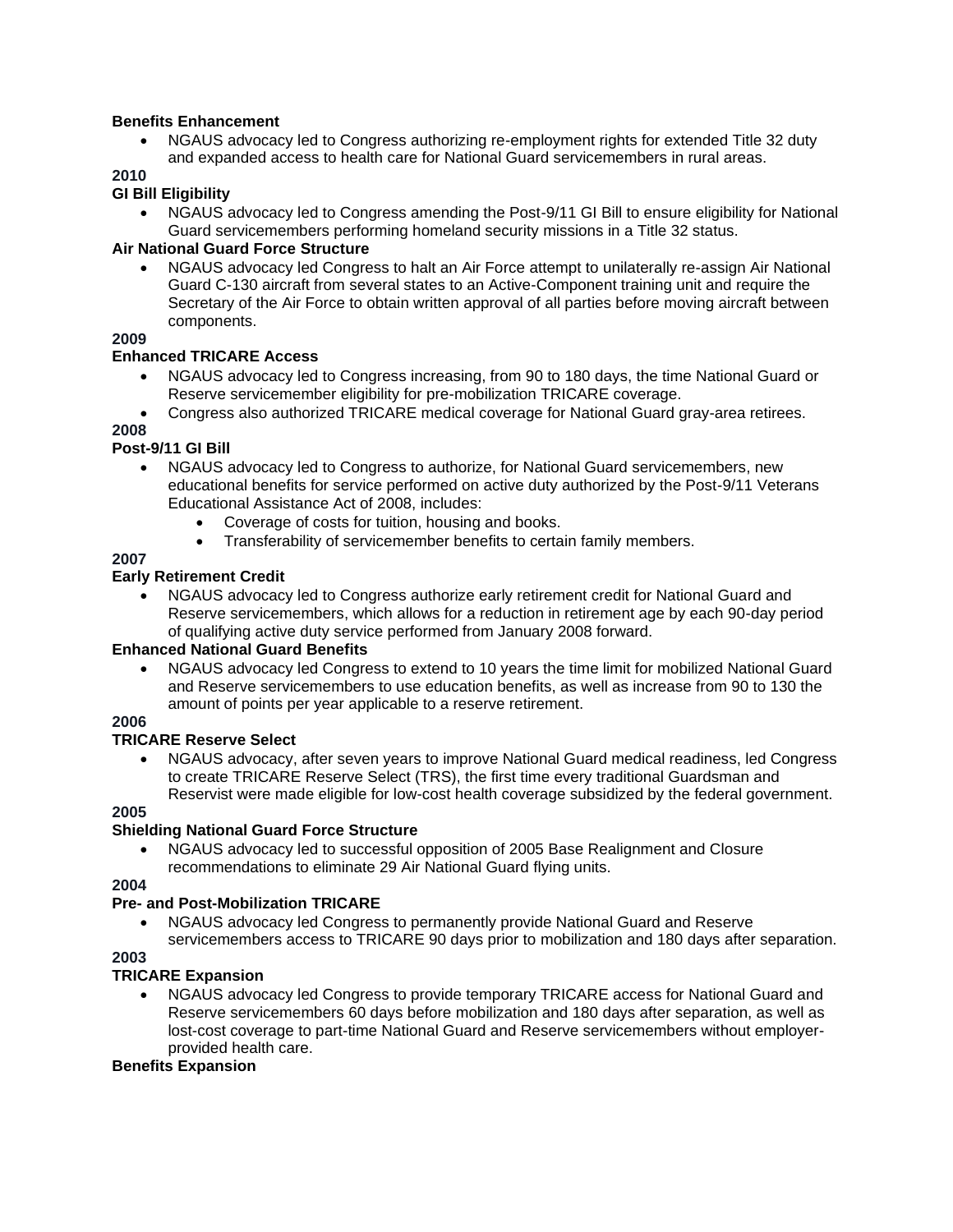• NGAUS advocacy led Congress to make permanent access to VA home loans for National Guard and Reserve servicemembers with six years of service, as well as approve unlimited use of commissary stores on military bases for National Guard servicemembers.

# **2002**

# **TRICARE Access Expansion**

• NGAUS advocacy led Congress to provide TRICARE Prime to activated National Guard servicemembers without access to a military medical facility, as well as authorize federal agencies to pay federal health-insurance premiums for federal employees, who serve in the National Guard, when activated for 30 or more days.

#### **SCRA Expansion**

• NGAUS advocacy led Congress to expand the Soldiers and Sailors Civil Relief Act, now called the Servicemembers Civil Relief Act (SCRA), protections to National Guard servicemembers mobilized under Title 32 orders for more than 30 days.

# **2001**

#### **Enhanced Disability Benefits**

• NGAUS advocacy led Congress to provide disability coverage for National Guard servicemembers injured while traveling overnight within normal commuting distance to their homes.

### **2000**

# **Benefits Expansion**

- NGAUS advocacy, along with other military and veterans associations, led Congress to provide TRICARE for Life eligibility to all Medicare-eligible retirees of the uniformed services and family members.
- NGAUS advocacy also led Congress to increase the maximum number of retirement points per year from 75 to 90, as well as extend several special pays, bonuses, and benefits.

# **1999**

# **Benefits Expansion**

• NGAUS advocacy led Congress to create a Thrift Savings Plan for the National Guard and Reserve, expand TRICARE Dental Program access to family members, and extend VA loans to the National Guard and Reserve for eight years.

# **1998**

# **Imminent Danger Pay Eligibility**

• NGAUS advocacy led to Congress providing imminent danger pay to National Guard servicemembers comparable to the Active Component.

# **1996**

# **Protecting the National Guard**

• NGAUS advocacy defeated proposed cuts to Army National Guard divisions and reductions, from 15 to 12, in Air National Guard general-purpose flying unit authorized aircraft.

# **Personnel Benefit Increases**

• NGAUS advocacy led Congress to increase available retirement points for all National Guard servicemembers and retired credit for time served in the Reserve Officer Training Corps (ROTC) as part of the simultaneous membership program.

#### **1995**

# **Protecting Full Time Support**

- NGAUS advocacy defeated efforts to significantly cut National Guard military technicians and led Congress to mandate that force structure dictate any future changes to military technician end strength.
- **1994**

# **USERRA**

• NGAUS advocacy led Congress to approve the Uniformed Services Employment and Re-Employment Rights Act (USERRA); comprehensive legislation to protect the civilian employment of Reserve Component servicemembers mobilized for active duty.

# **Additional VA Benefits**

• NGAUS advocacy led Congress to authorize burial rights for retired National Guard and Reserve servicemembers at any VA cemetery.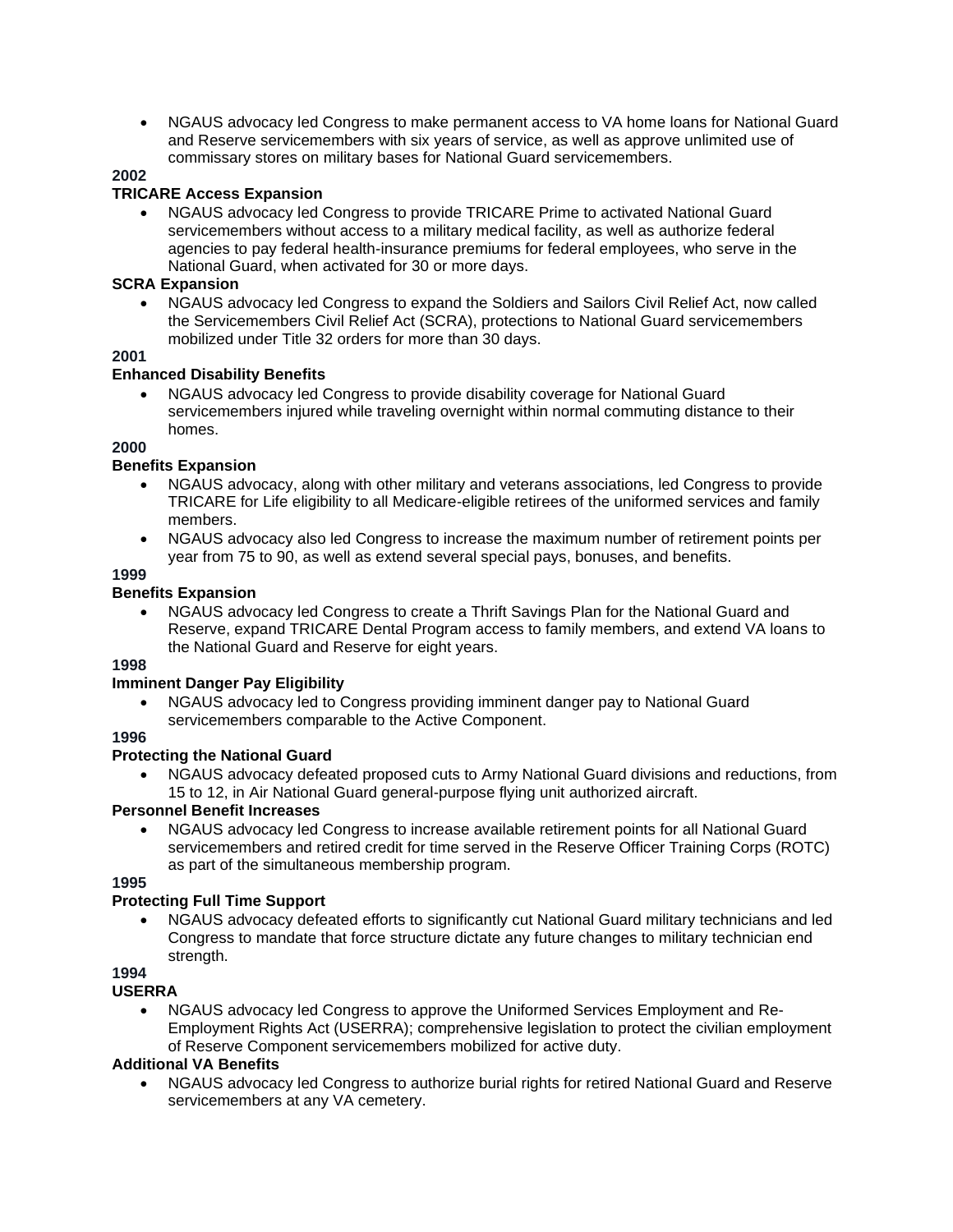### **Montgomery GI Bill Benefits Expansion**

• NGAUS advocacy led Congress to expand Montgomery GI Bill education benefits to Active Guard and Reserve (AGR) personnel, as well as provide benefits for graduate studies.

### **1992**

# **National Guard Youth ChalleNGe**

• NGAUS advocacy led Congress to create the National Guard Youth ChalleNGe program, initially a pilot program to work with at-risk youth in 12 states to produce individuals with the values, skills, education, and self-discipline necessary to succeed as adults.

### **VA Benefits Access**

• NGAUS advocacy led Congress to authorize a seven-year program to provide VA home loans to National Guard and Reserve servicemembers with at least six years of service.

# **1991**

# **Benefits Enhancement**

- NGAUS advocacy, in conjunction with Operation Desert Shield and Operation Desert Storm, led Congress to authorize several personnel benefits for Guardsmen, which included:
	- Basic allowance for quarters for single servicemembers without dependents.
	- Payment of medical special pay at active-duty rates.
	- Variable housing allowance upon mobilization.

#### **1987**

# **Permanent Federal Educational Assistance**

• NGAUS advocacy led Congress to make the Montgomery GI Bill permanent.

#### **1986**

# **Enhanced Utilization Authority**

• NGAUS advocacy led Congress to adopt the Montgomery Amendment, a provision to protect the ability of Congress to prescribe National Guard training and ensure Department of Defense access to National Guard units for overseas mobilizations over gubernatorial objections.

### **1984**

# **Montgomery GI Bill**

• NGAUS advocacy led Congress to create the Montgomery GI Bill, which provided federal financial support to National Guard servicemembers attending college for the first time.

# **1983**

# **Commissary Privileges**

• NGAUS advocacy led Congress to mandate the Department of Defense begin allowing National Guard and Reserve commissary privileges by testing year-round access.

# **1982**

# **Technician & AGR Status**

• NGAUS advocacy led Congress to provide civil-service retirement disability pay to National Guard technicians separated from their jobs due to a physical inability to maintain drilling membership, as well as clarify Congressional intent for National Guard AGR personnel to serve under state control.

**1981**

# **NGREA**

• NGAUS advocacy led Congress to create the National Guard and Reserve Equipment Account (NGREA), a Congressionally-dedicated funding source to modernize Reserve Component equipment and weapons platforms.

# **1980**

# **Protecting the National Guard**

• NGAUS advocacy won additional administrative assemblies to compensate for a loss of administrative pay and defeated a proposal to eliminate military leave pay for federal employees.

# **Enhanced Utilization Authority**

• NGAUS advocacy led Congress to authorize presidential mobilization of up to 100,000 National Guard and Reserve servicemembers without declaring a national emergency.

**1979**

#### **Pay Enhancement**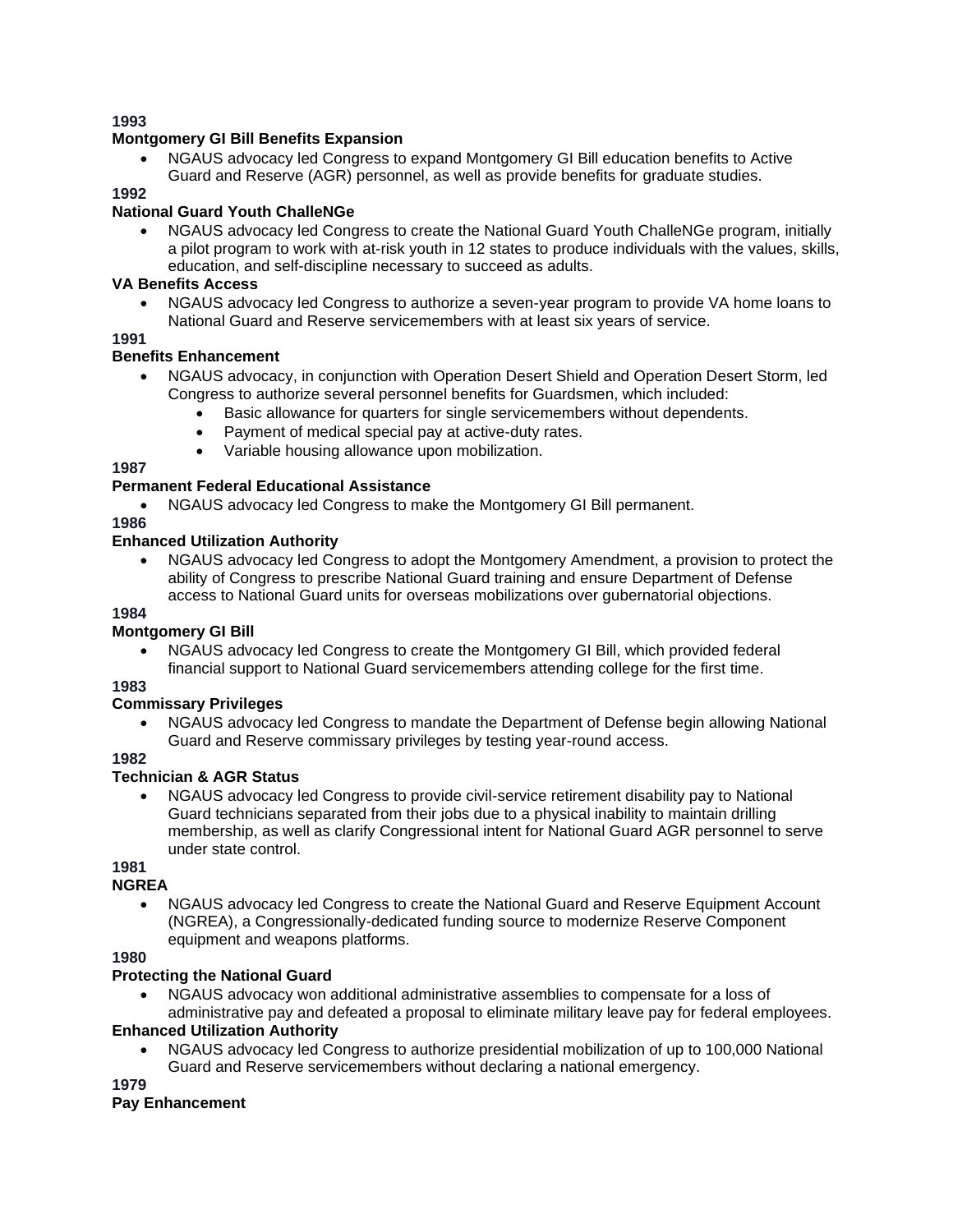• NGAUS advocacy led Congress to authorize pay for simultaneous membership in the Reserve Officer Training Corps (ROTC) and the Army National Guard.

# **1978**

# **Additional Full Time Support**

• NGAUS advocacy led Congress to approve a test of full-time manning in Active Guard and Reserve (AGR) status, in addition to military technicians.

# **1976**

# **Enhanced Utilization Authority**

• NGAUS advocacy led Congress to authorize presidential mobilization of up to 50,000 National Guard and Reserve servicemembers without declaring a national emergency.

# **1973–75**

# **Recruiting for an All-Volunteer Force**

- NGAUS advocacy led Congress to authorize bolstered National Guard benefits to improve recruiting and retention for the new all-volunteer force, which included:
	- Housing allowances for new National Guard servicemembers under the Reserve Enlists Program.
	- Full-time group life insurance coverage.
	- Authority to withhold premiums from drill pay for state-sponsored insurance.
	- Burial flags.
	- Some access to space-available travel.

# **1968**

# **Federal Status for Technicians**

• NGAUS advocacy led Congress to pass and President Lyndon Johnson to sign into law the National Guard Technician Act to bring more than 40,000 National Guard full time technicians into civil-service status.

# **1961–65**

# **Protecting the National Guard**

• NGAUS advocacy defeated Pentagon effort to reduce Army National Guard personnel endstrength and eliminate four combat divisions, as well as a proposal to reduce defense spending by cutting National Guard and Reserve pay tables to 75% of that received by the Active Component.

# **1960**

# **Employment Rights**

• NGAUS advocacy led Congress to clarify re-employment rights and job protections for National Guard servicemembers performing an initial period of active duty for training for up to six months.

# **Protecting the National Guard**

• NGAUS advocacy defeats Pentagon proposal to fold the Army National Guard into the Army Reserve.

# **1959**

# **Burial Rights Expansion**

• NGAUS advocacy led Congress to authorize national cemetery burial rights to National Guard servicemembers who die during training, during travel to and from training, or while under treatment for injuries and illnesses contracted while training or traveling.

**1956**

# **First Female Officers**

• NGAUS advocacy led Congress to approve Public Law 845, which authorized female officers in the National Guard.

# **1954**

# **USPFO Status**

• NGAUS advocacy led Congress to approve Public Law 477, which authorized official active-duty status for U.S. Property and Fiscal Officers (USPFOs) in every state.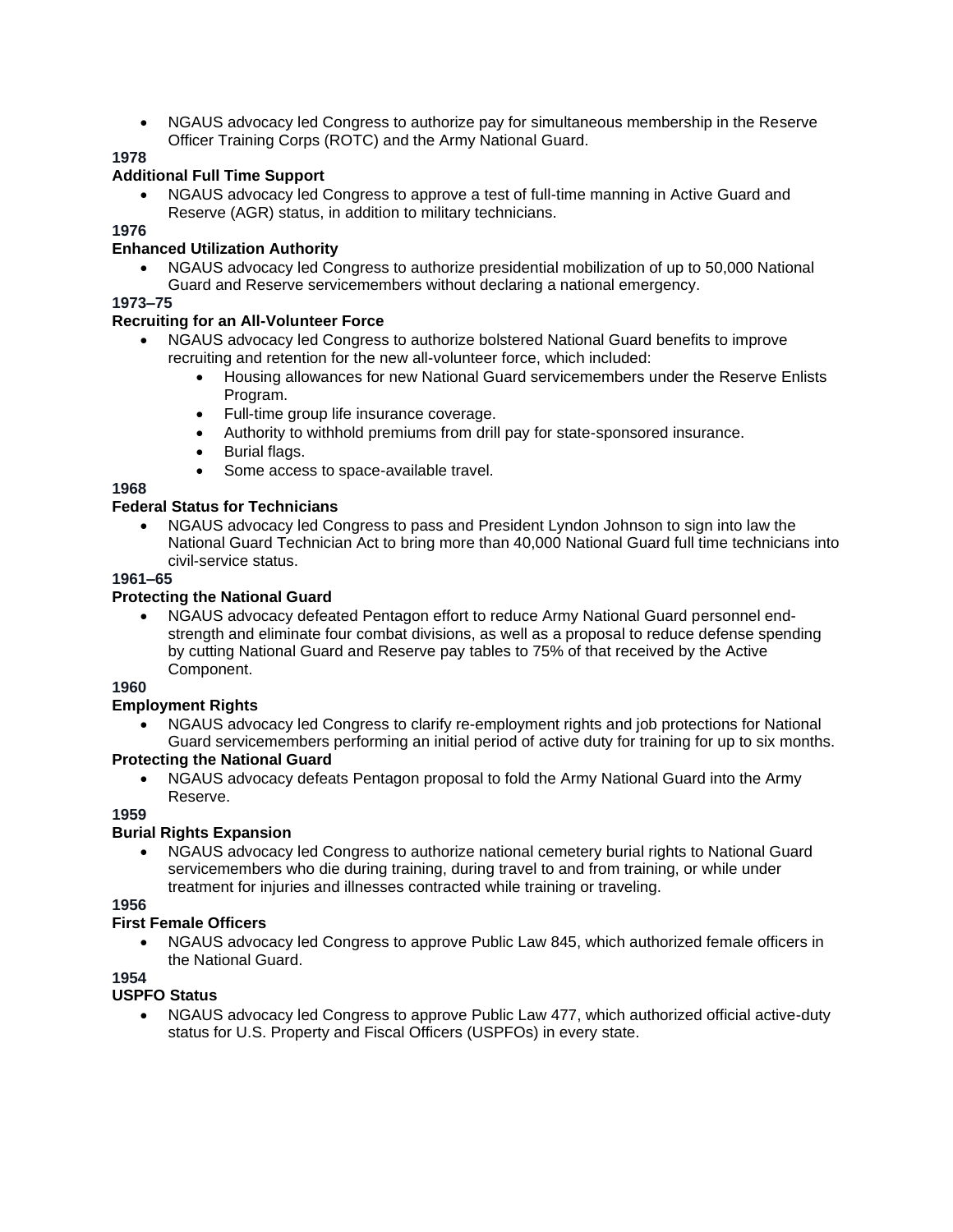# **First Dedicated Funds for Armory Construction**

• NGAUS advocacy led Congress to approve the first armory construction legislation, which provided federal funds amounting to 75% of the cost of new armories on state land and 100% of the cost if the facility is needed due to federal force structure changes.

# **1948**

# **First Reserve Component Retirement Benefits**

• NGAUS advocacy led Congress to include the first comprehensive retirement benefits for National Guard and Reserve servicemembers within Public Law 810.

# **1947**

### **Creation of the Air National Guard**

• NGAUS advocacy led Congress to authorize creation of the Air National Guard as part of the standalone United States Air Force within the National Security Act of 1947.

# **1944**

#### **Protecting the National Guard**

• NGAUS advocacy defeated plans to relegate the National Guard to a state-only role after the end of World War II without role or force structure within the planned Air Force.

#### **1933**

# **National Guard Duty Status Standardization**

• NGAUS advocacy led Congress to streamline National Guard servicemember transition between state and federal status through creation of the National Guard of the United States, where servicemembers simultaneously serve as members of and transition between two separate, but overlapping organizations: their state National Guard and the National Guard.

# **1920**

#### **National Guard Duty Status Clarification**

• NGAUS advocacy led Congress to require that National Guard servicemembers discharged from active duty automatically revert to their previous state status and reaffirm the National Guard's role as the principal combat reserve of the Army.

#### **1916**

# **Employment and Training Standardizations**

- NGAUS advocacy led Congress to pass the National Defense Act of 1916, which included:
	- Officially changing the term "state militia" to "National Guard."
	- Guaranteeing the National Guard status as the primary reserve force of the Army.
	- Providing authority to the President of the United States, in the case of war or national emergency, to mobilize the National Guard for the duration of the crisis.
	- Authorizing drill pay for the first time, increasing the annual number of training weekends from 24 to 48, and extending annual training periods from five to 15 days.

# **1908**

# **Militia Act of 1908**

• NGAUS advocacy led Congress to pass the Militia Act of 1908, which removed time and geographic limits to service, specified National Guard units deploy as units, and created the Division of Militia Affairs, today known as the National Guard Bureau, within the War Department, as well as increased National Guard appropriations to \$4.0 million annually.

**1903**

### **Militia Act of 1903**

- NGAUS advocacy led Congress to pass and President Theodore Roosevelt to sign into law the Militia Act of 1903, also known as the "Dick Act," replacing the Militia Act of 1792, requiring National Guard unit conformity to federal training standards, and including:
	- Transformation of all militia units into organized regiments of the National Guard.
	- Increased federal funding and equipment for National Guard units.

# **1900**

# **Enhanced National Guard Funding**

• NGAUS advocacy led Congress to increase the total militia appropriation from \$400,000 annually to \$1.0 million annually.